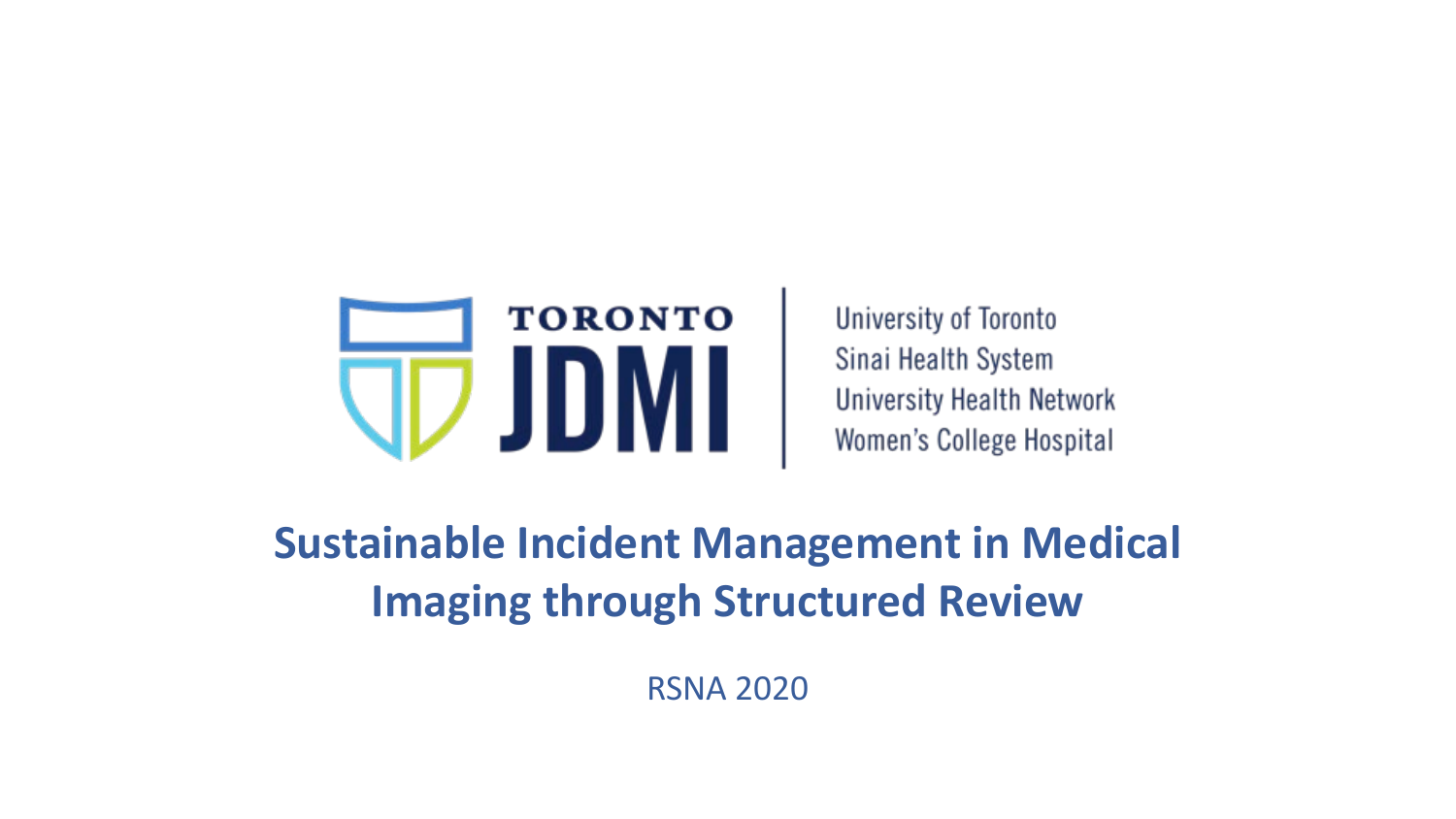

- *The Joint Department of Medical Imaging (JDMI) at the University Heath Network (UHN) received financial support from Cancer Care Ontario, a government agency now part of Ontario Health, in the form of one-time funding for this pilot project*
- *No other relationships with commercial interests exist*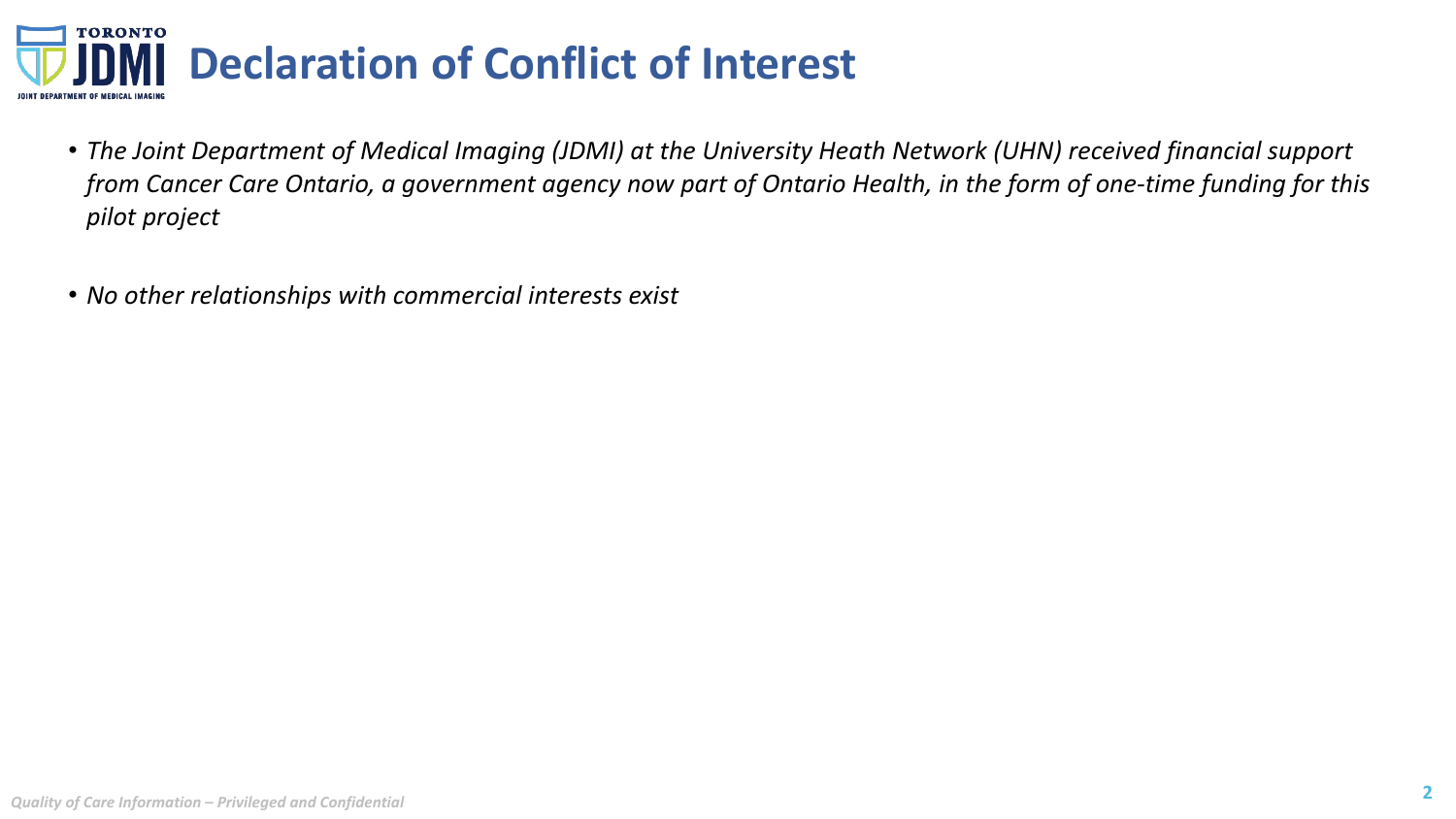

## **Authors:**

- Ava Dideban, Senior Project Analyst, *Office of Strategy Management, JDMI*
- Mackenzie Crawford, Senior Project Analyst, *Office of Strategy Management, JDMI*
- Jenny Catton, Director, *Diagnostic Performance, JDMI*

## **Key Contributors:**

- Nicole Bennett, *Supervisor, CT at Toronto Western Hospital, JDMI*
- Antonia Cole, *Manager, Medical Imaging for Toronto Western Hospital, JDMI*
- Jason Fisico, *Supervisor, CT at Mount Sinai Hospital, JDMI*
- Timo Krings, *MD PhD FRCP(C), Chief of Diagnostic and Interventional Neuroradiology at the Toronto Western Hospital & University Health Network, JDMI*
- Jisla Mathews, Manager, *Office of Strategy Management, JDMI*
- Mahnaz Miraftabi, *CT Technologist, JDMI*
- Patrick Nicholson, *MD, Fellow, Interventional and Diagnostic Neuroradiology at Toronto Western Hospital, JDMI*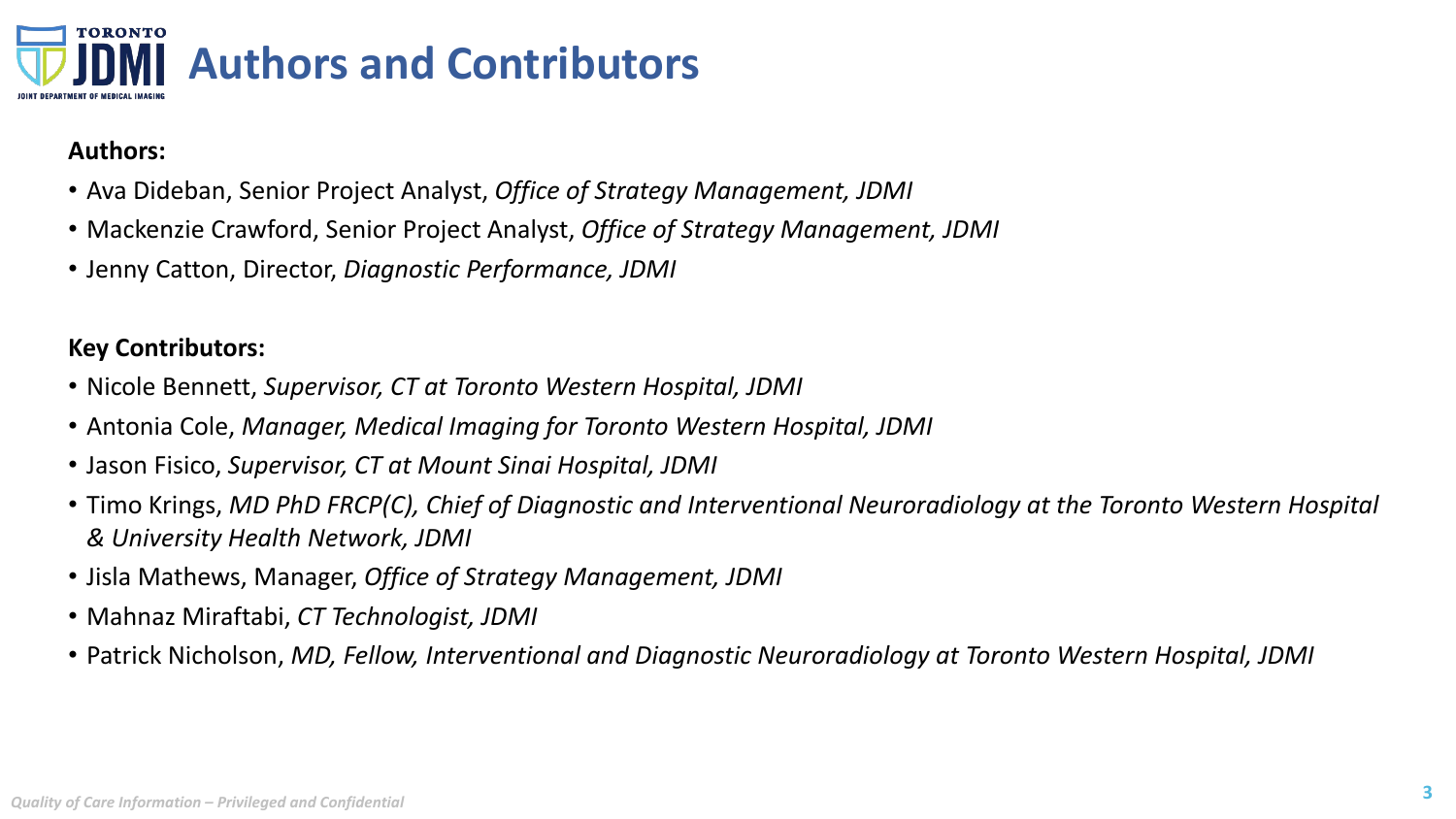

- Addressing safety issues is contingent on identifying the **true source of the issue**
	- Often **rests further under the surface of a safety event than what an unstructured review will identify**
- Medical imaging staff are faced with a unique challenge:
	- *Supporting patients*
	- *Managing sophisticated equipment*
- *Interfacing with healthcare professionals and teams who are unfamiliar with the processes, environment, and safety practices of the medical imaging space*
- Necessitates effective and sustainable solutions to safety events which must be arrived at **efficiently**
- JDMI employs a **structured review process**
- brings together all involved parties to perform root cause analysis to identify the true cause of a safety issue and collaboratively develop a solution aimed at addressing the root cause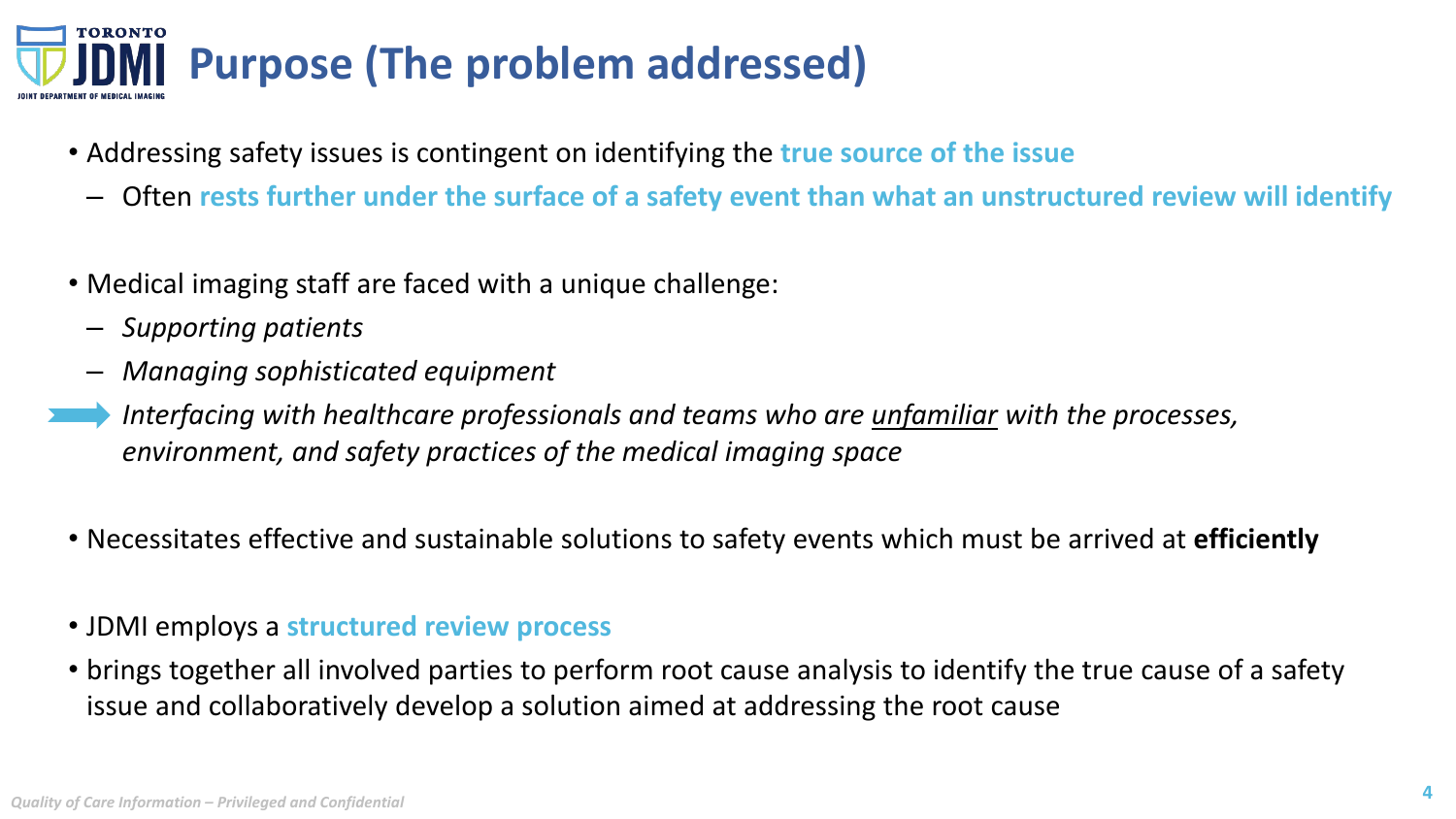## **TORONTO Methods (Approach used to Solve the Problem)**

- *Root cause analysis is a simple and systematic methodology to narrowly focus a problem to identify the true source and apply effective countermeasures to address the source*
- In JDMI, all incidents that are potentially critical or severe follow an objective and multi-step review process to:

Identify facts of the timeline;

Bring together those involved in the specific episode of care (including the treating or referring team);

Map the relevant details; and

Identify factors that contributed to a breakdown in process by using root cause analysis (including brainstorming ways to strengthen our processes).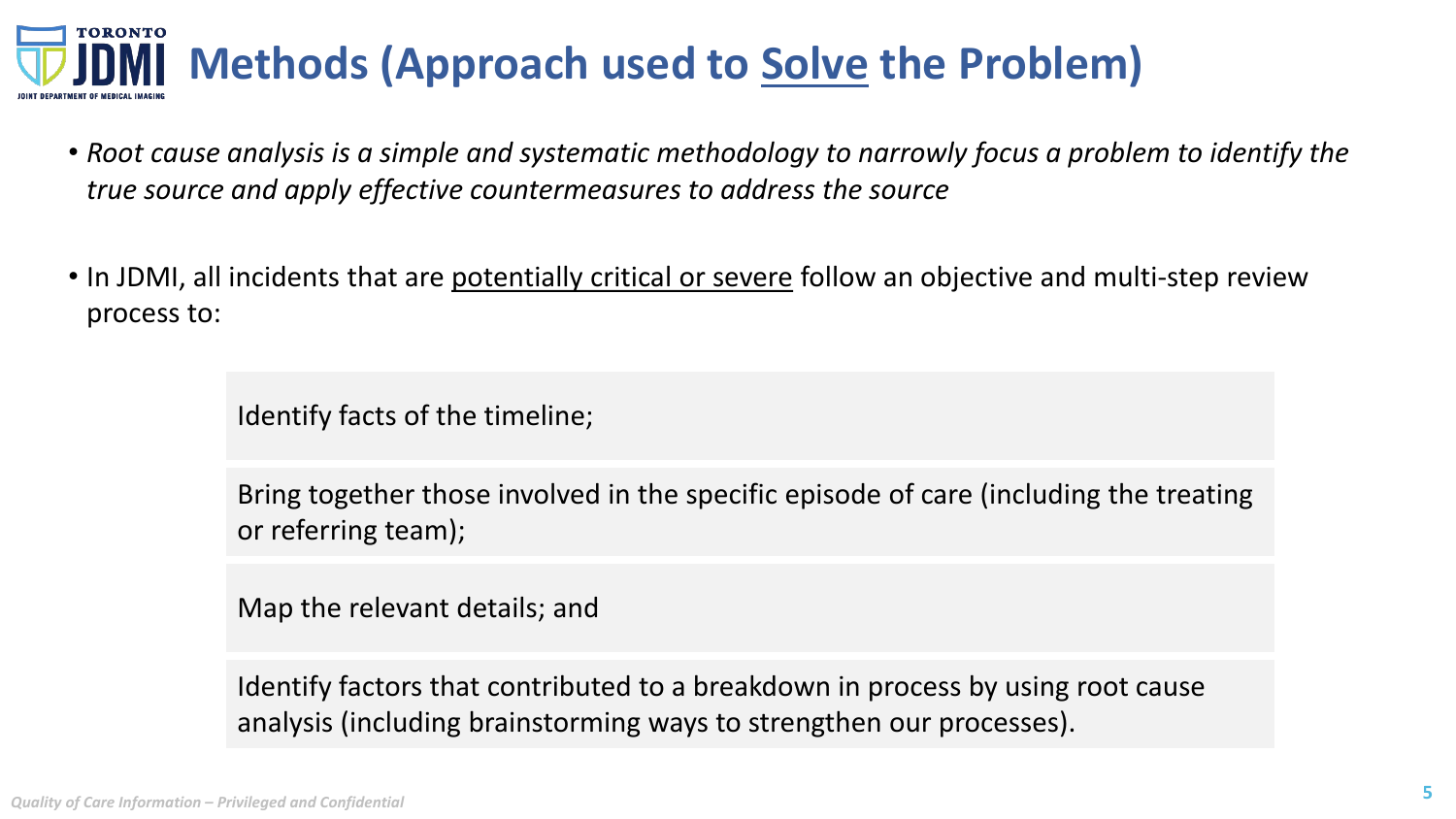

- Safety events are submitted to the hospital's safety incident management system and routinely monitored.
- Volumes for the last three years (fiscal year 2017/18 to 2019/20) were analyzed using a control chart to determine the impact of this **continuous process improvement** effort to review and resolve safety events systematically using root cause analysis (please refer to figure 1).
- The commitment to the application of root cause analysis has led to consistently decreasing incident volumes across our medical imaging department. A control chart of the last three years shows an emerging trend with currently 5 consecutive points falling below the mean (Average = 209; Upper Control Limit = 300; Lower Control Limit = 118; Standard Deviation = 30). Incident volumes have decreased by 3% on average each quarter during these three years.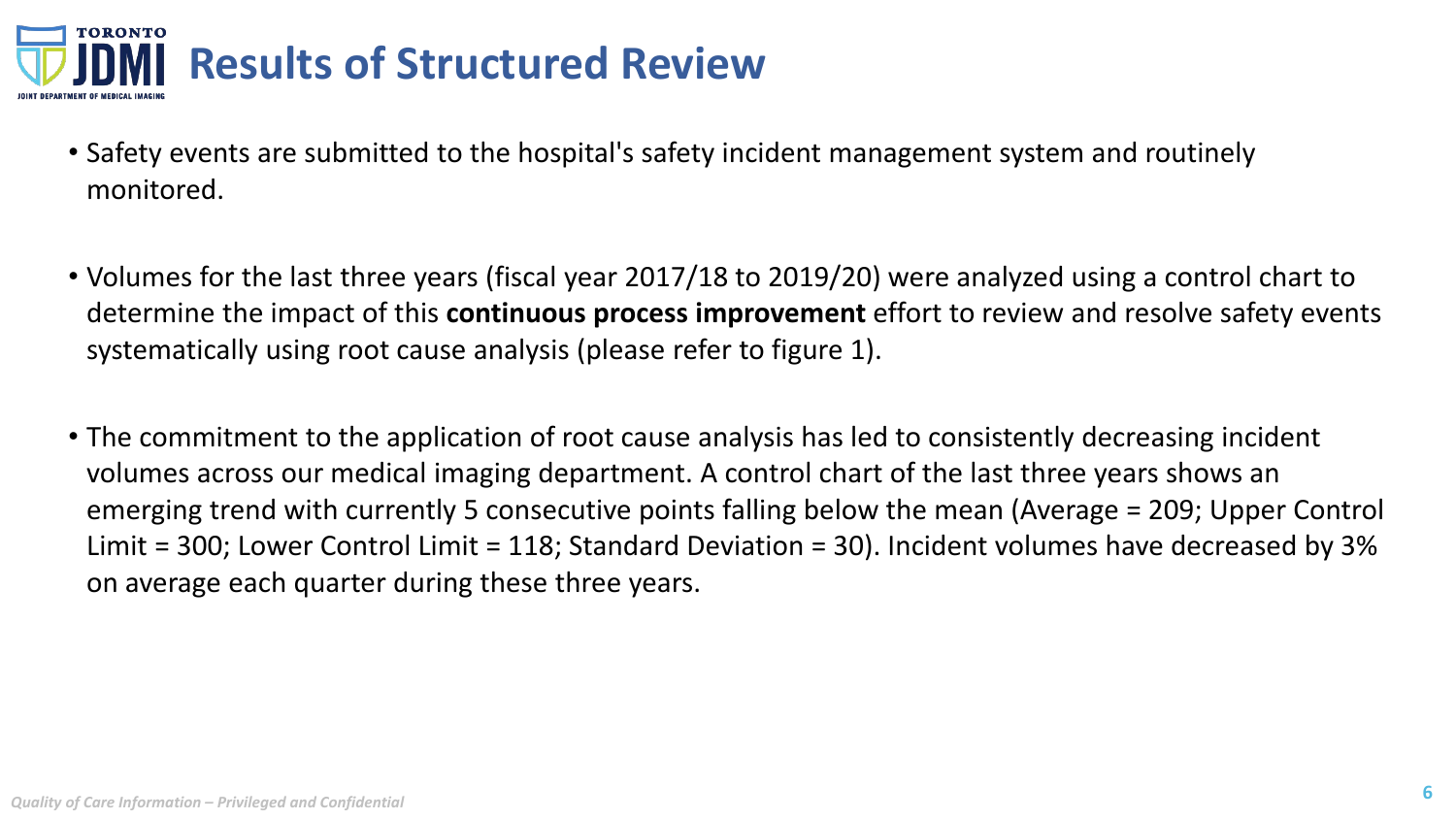



## **Figure 1:** Control Chart of 3-Years' Medical Imaging Incident Volumes (2017/18 FY – 2019/20 FY)

| $\vert$ Centre = 209    | Upper Control Limit (UCL) = $300$ | Number of data points = 12                        |
|-------------------------|-----------------------------------|---------------------------------------------------|
| Standard Deviation = 30 | Lower Control Limit (LCL) = 118   | Potential trend = 5 consecutive points below mean |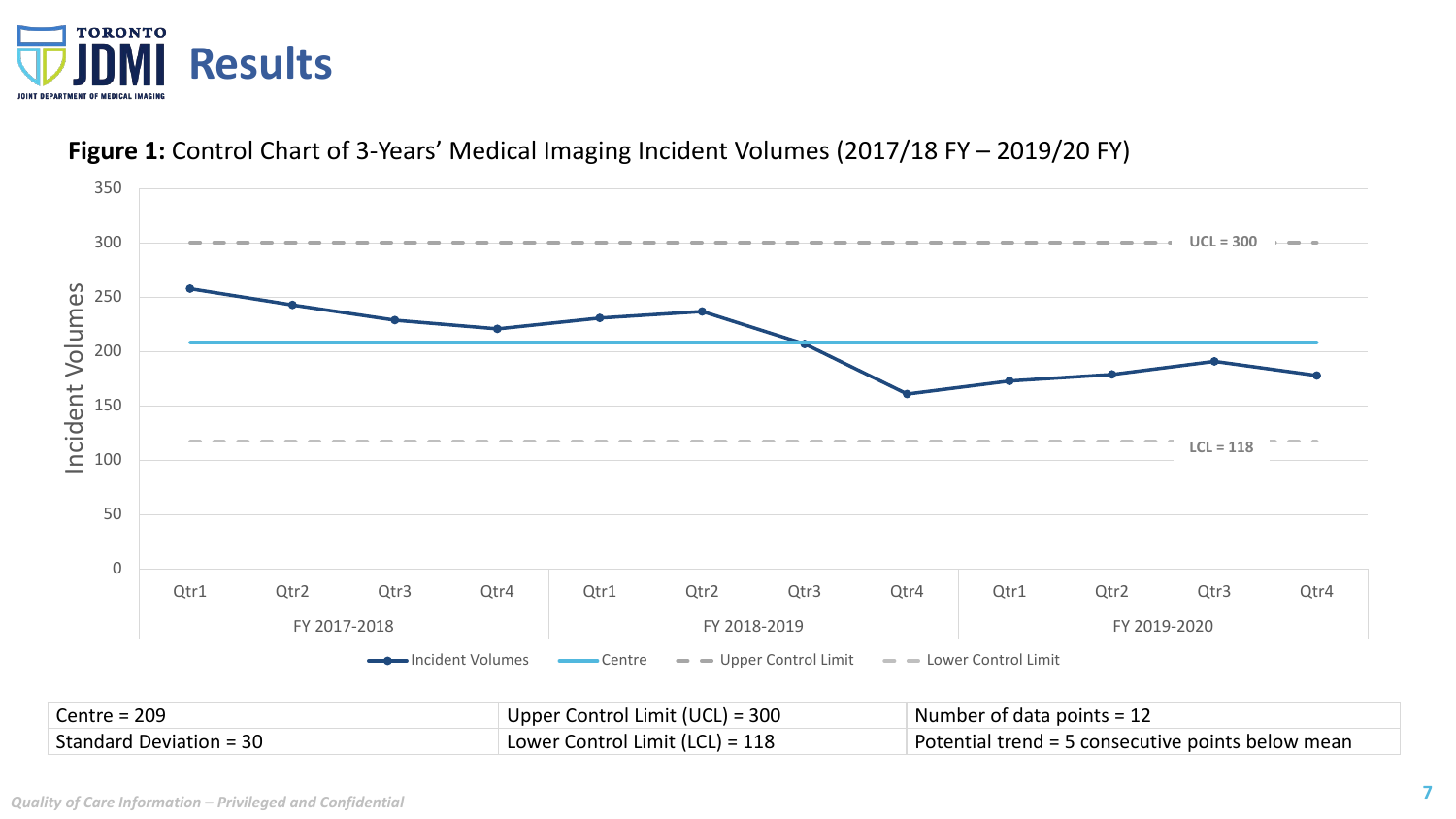

- An objective review process has the benefit of:
	- **Avoiding creation of "Band-Aid" solutions or those driven by blame or symptoms;**
	- **Encouraging collaborative troubleshooting across departments and disciplines; and**
	- **Ensuring lasting solutions that prevent future events, and more.**
- In the example safety incident, a lack of clarity surrounding when entry into the scan room is permitted as well as appropriate MRI safety practices during an emergency resulted in a delay in providing nursing support. Typical solutions to address such an issue might have included didactic education and training, increases in safety checks, and/or disciplinary action. Rather, the team completed an objective review and root cause analysis to identify ways that the process could better support staff in preventing errors.